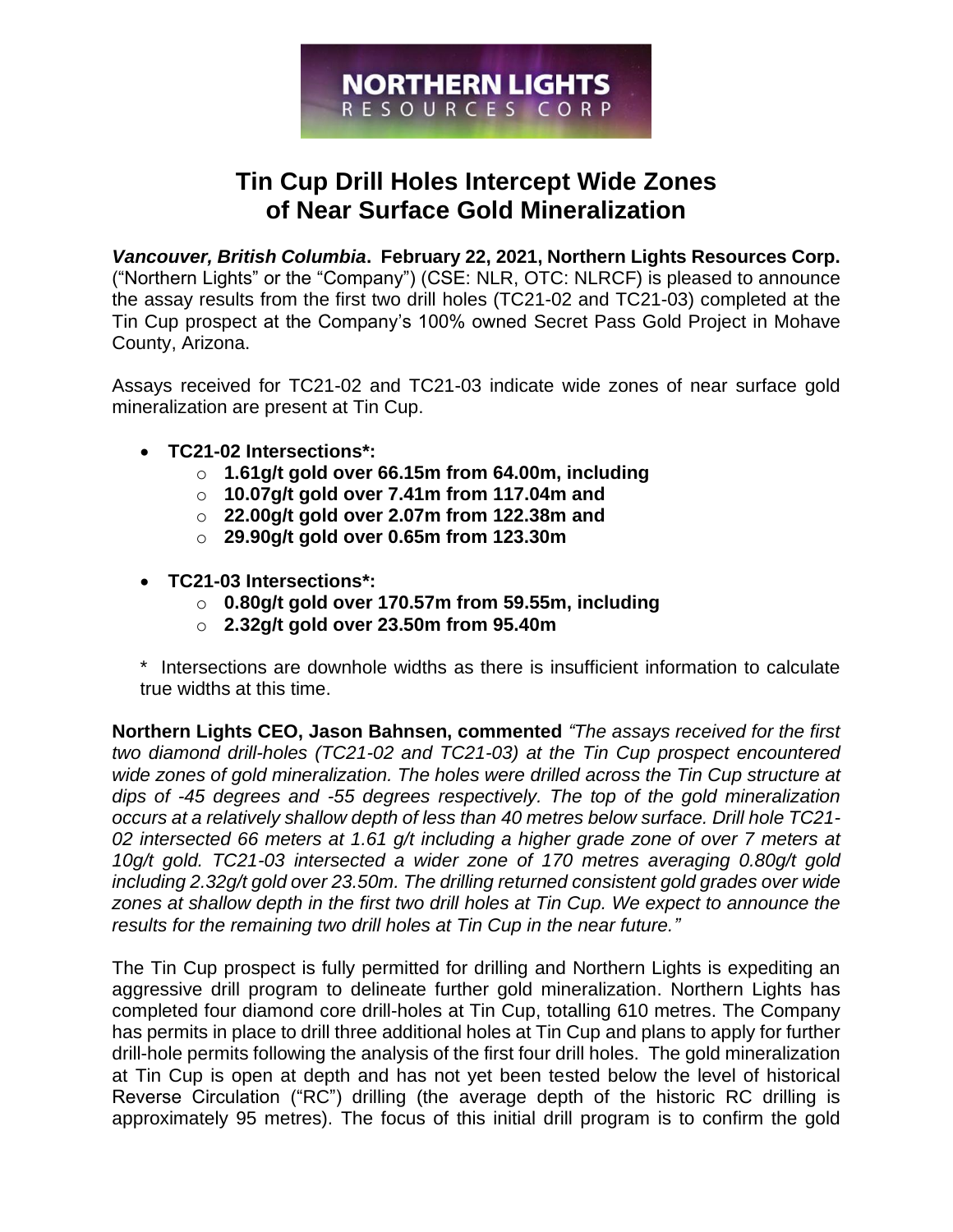mineralization that was previously identified by reverse circulation drilling in the 1980s and to provide additional geological information on the style of gold mineralization. The drill-hole statistics and hole orientations are found in Table 1 and Figures 1 and 2.

All four drill holes intercepted zones of moderate to strong mineralization hosted by strongly altered andesite. Gold primarily occurs as disseminated to fracture-controlled, low temperature mineralization with a moderate to high pyrite/hematite content. The alteration assemblage includes sericite, quartz, chlorite and carbonate. Brecciated and gouge-filled fault zones were encountered in both drill holes and contained disseminated pyrite. Gold mineralization at the Tin Cup is associated with northwest trending structures and splays, predominantly in the andesite and along the margins of the rhyolite dikes.

| Hole No.     | Location | Azimuth (°) | Dip $(°)$ | Length (m) |
|--------------|----------|-------------|-----------|------------|
| TC21-01      | Tin Cup  |             |           | abandoned  |
| TC21-02      | Tin Cup  | 220         | -45       | 175        |
| TC21-03      | Tin Cup  | 220         | $-55$     | 230        |
| TC21-04      | Tin Cup  | 310         | -50       | 103        |
| TC21-05      | Tin Cup  | 040         | $-60$     | 102        |
| <b>Total</b> |          |             |           | 610        |

**Table 1: Completed Phase 1 Drill Holes at Tin Cup**



## **Figure 1: Tin Cup Phase 1 Drilling Cross Section**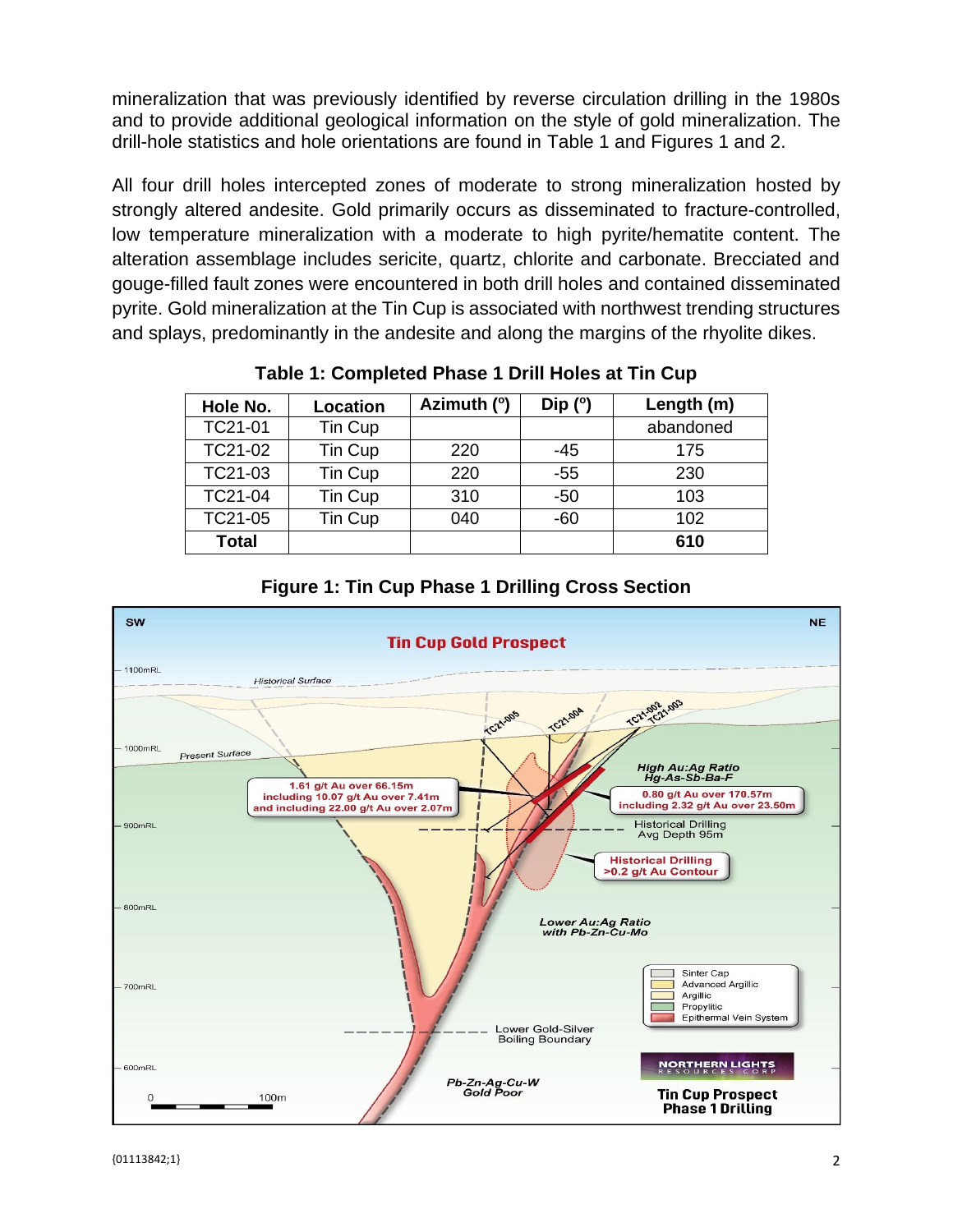

**Figure 2 – Tin Cup Phase 1 Drilling Plan View**

#### About the Tin Cup Prospect

The Tin Cup Prospect is localized along the steeply northeast-dipping Frisco Mine Fault. The gold mineralization is hosted by Tertiary andesite and associated with the margins of rhyolite dykes that occur as lenses within the Frisco Mine Fault. A few of the deepest historic drill holes intersected gold mineralization in the Proterozoic basement granite.

The mineralized zone at Tin Cup has a drill indicated depth of 180 metres and is open along strike and depth. Higher grade mineralization (greater than 10 g/t Au), is localized in narrow sub-vertical structures developed within broader zones of lower grade mineralization ranging up to 86 metres in width. The mineralization plunges to the northwest at 50 degrees. Surface oxidation is variable extending to a maximum depth of up to 120 metres based on historical drilling.

Tin Cup is located in the Frisco-Catherine Gold district of Northwest Arizona, approximately 8 kilometres Northeast of the Moss Mine operated by Elevation Gold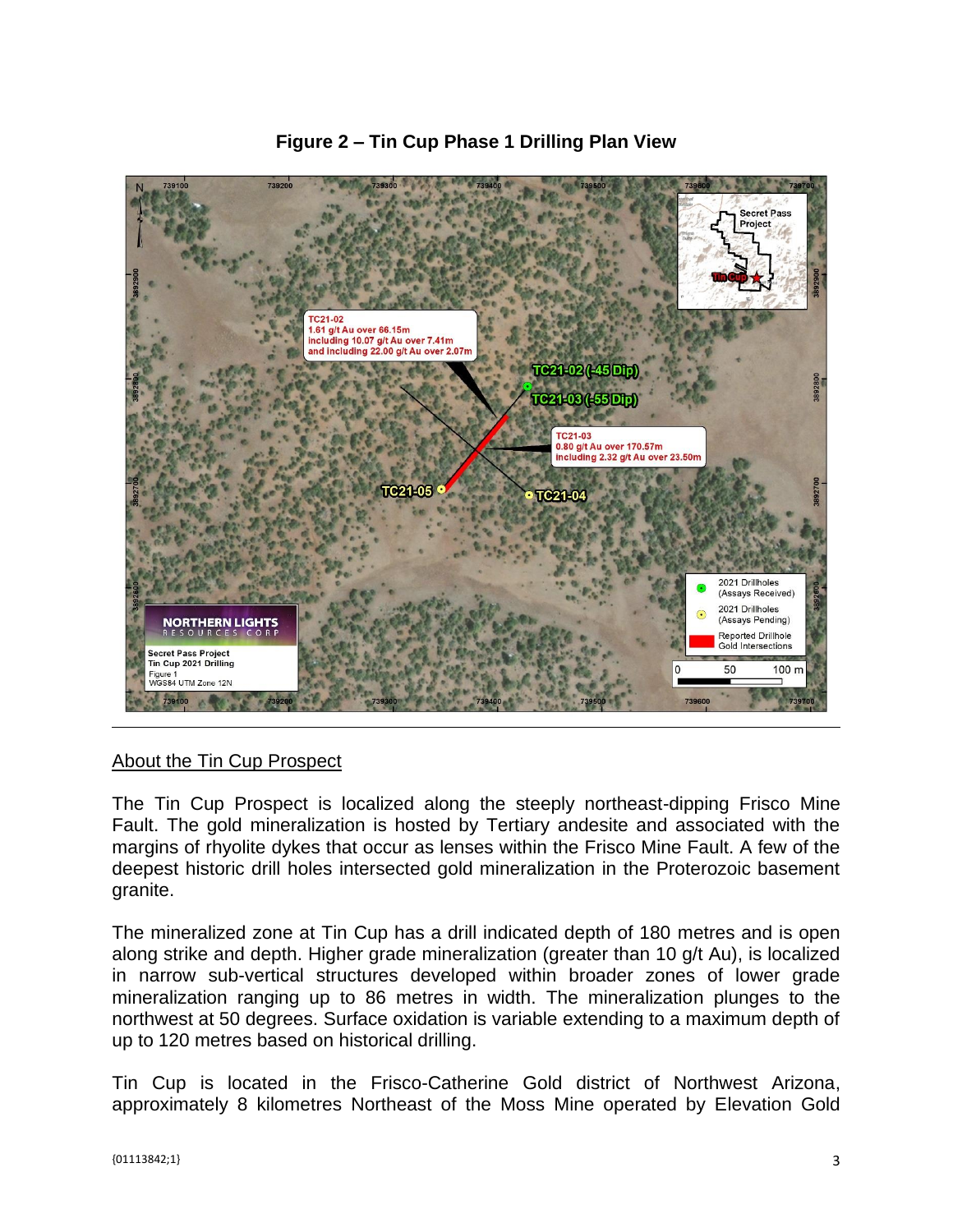(TSX:ELVT). The Moss Mine is a heap leach open pit gold mine operating at an average mined grade of 0.45g/t gold (see ELVT Sept 30, 2021, Quarterly Report announced November 26, 2021). Note, the reference to the Elevation Gold or the Moss Mine is for illustration purposes only and should not be compared to the Tin Cup Prospect. There is no certainty that the Tin Cup Prospect contains economic gold mineralization or will develop into an operating gold mine.

### QA/QC Statement

Diamond Core (HQ size) was drilled by Godbe Drilling LLC under the supervision of Mr. Lee Beasley, QP for Northern Lights Resources. The core was split with the half core transported to Skyline Assayers and Laboratories (Skyline) in Tucson, AZ. Field control QA/QC samples, including standards, blanks, and field duplicates, were inserted into the sample stream at a rate of one field control sample every 20 regular samples. Samples received by the lab are logged, weighted and assigned into batches. Sample preparation begins with crushing samples to 75% passing -10 mesh. From this sample, 250 grams of material is separated using a riffle splitter which is then further pulverized to at least 95% - 150 mesh resulting in a pulp that is ready for analysis. Gold was determined by fire assay fusion of a 30 gram sub-samples with atomic absorption spectroscopy (method FA-01). Overlimit samples of gold ( greater than 5 g/t) were assayed by gravimetric means (FA-02). Skyline Laboratories is accredited in accordance with ISO/IEC 17025:2017 and ISO 9001:2015.

#### Competent Persons Statement

Information in this report relating to Exploration Results is based on information reviewed by Mr. Lee R. Beasley, a Certified Professional Geologist who is a Member of the American Institute of Professional Geologists, and a consultant to Northern Lights Resources. Mr. Beasley has sufficient experience which is relevant to the style of mineralization and type of deposit under consideration and to the activity which he is undertaking to qualify as a Qualified Person for the purposes of NI43-101 Standards of Disclosure for Mineral Projects. Mr. Beasley consents to the inclusion of the data in the form and context in which it appears.

For further information, please contact:

#### **Albert Timcke, Executive Chairman and President**

Email: rtimcke@northernlightsresources.com Tel: +1 604 608 6163

#### **Jason Bahnsen, Chief Executive Officer**

Email: Jason@northernlightsresources.com Tel: +1 604 608 6163

#### **Shawn Balaghi, Investor Relations**

Email: [shawn@northernlightsresources.com](mailto:shawn@northernlightsresources.com) Tel: +1 604 773 0242